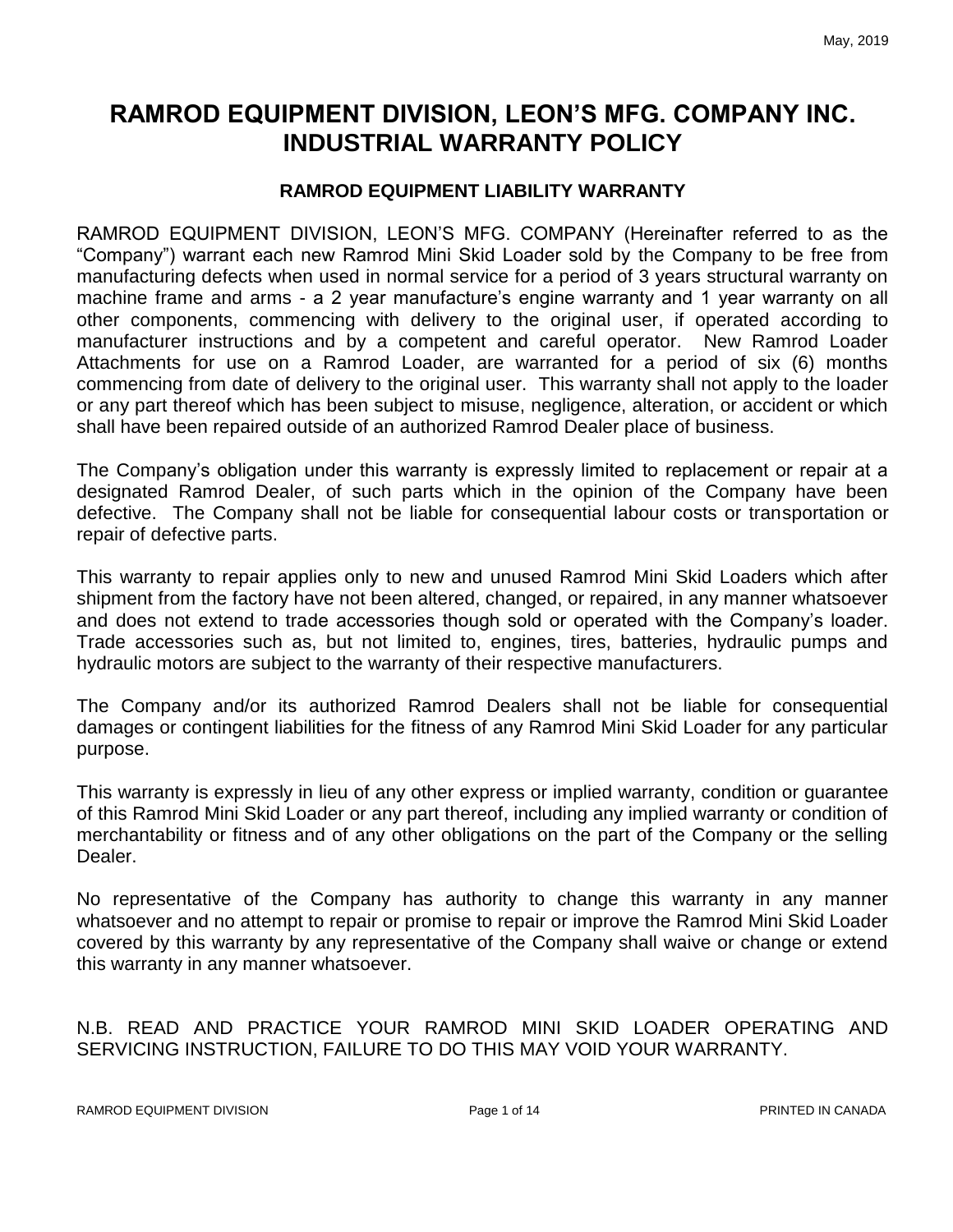#### **POLICY LIMITATIONS**

The intent of the warranty policy is to cover only repairs made necessary due to defects in material or factory workmanship and not failures caused by wear, application, environment or negligence.

This warranty does not cover:

A) Conditions resulting from misuse, negligence, alterations, accident or lack of performance of required maintenance services.

B) Oil changes, lubrications, filter changes and other similar service operations are considered normal maintenance.

C) Pivot pins, tires, chains and other similar repairs which are considered normal wear items.

D) Trade accessories such as engine, batteries, tires and other items not manufactured by Ramrod are guaranteed by their respective manufacturers

E) Attachments not manufactured by Ramrod are warranted by their respective manufacturers.

- F) External cleaning of machines for repair purposes.
- G) Time required for the diagnosis of malfunctions.
- H) Travel time of mechanic, mileage, or hauling expense.
- I) Pre-delivery Inspection including adjustments.
- J) Loose bolts, nuts, or fitting due to over tightening or vibration after 30 hours of operation.
- K) Problems in the fuel system caused by water or dirt.
- L) Cooling system problems caused by air flow restriction.

#### **WARRANTY POLICY GUIDE**

This Warranty Policy Guide has been developed to assist the dealer in building customer loyalty to the dealer and the product lines when a warranty situation occurs. The purpose of this Guide is to explain the responsibilities of both the dealer and Ramrod in resolving the warranty with the retail customer. Both the dealer and Ramrod are engaged in a partnership to build customer satisfaction through the excellent service to the retail customer. The goal is to strengthen the reputation of both the dealer and Ramrod in the customer's view. The customer will tell others of their satisfaction, or dissatisfaction, that resulted from the warranty process.

The Warranty Policy Guide is designed to aid dealers in promptly addressing customer's request in a prompt and consistent manner.

With a working knowledge of the procedures outlined in this manual, and the technical ability to determine the reason for repair or replacement, warranty claims can be handled efficiently, courteously and promptly.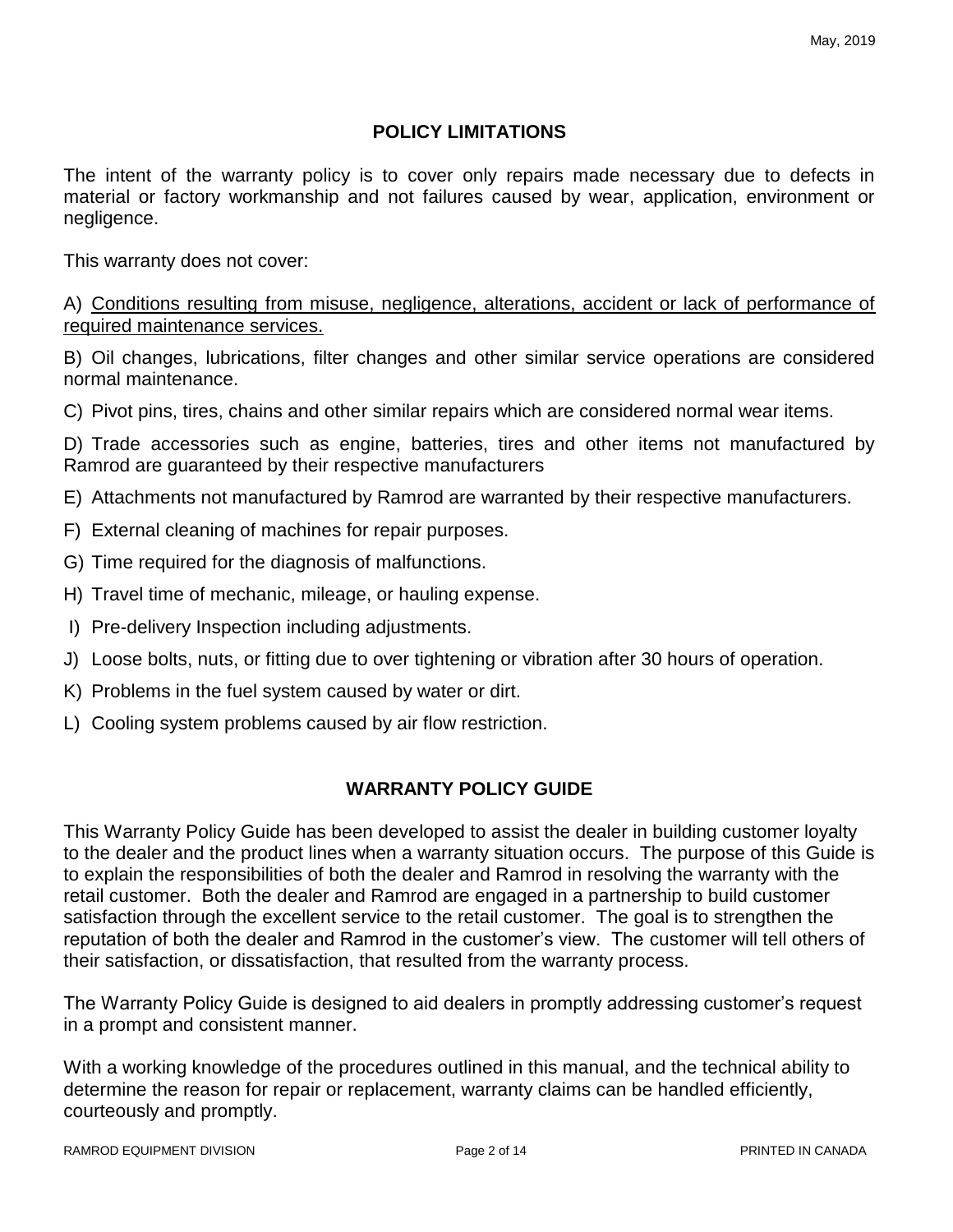## **1. The Purpose of Warranty**

Warranty assures the purchaser that should a defect in material or workmanship occur during the warranty period, Ramrod will assume specific repair responsibilities, as listed in the warranty statement. The warranty statement is to be provided to each purchaser of each piece of new equipment. Warranty begins on the date the product is delivered to the original purchaser of the product. Once the warranty period has begun, it cannot be stopped or interrupted.

## **2. Dealer Responsibilities**

The following responsibilities are to be performed when the dealer delivers a product to the purchaser or otherwise places it into warranty service: *(Failure to comply with any of these Responsibilities will result in denial of claim.)*

1. Complete the Warranty Registration Form and forward to Ramrod within 30 days of the sale of the product. Warranty reimbursement is contingent upon product registration.

2. Review warranty statement, operator's manual and complete delivery report with purchaser to assure understanding of purchaser's responsibilities as related to warranty, service and the proper and safe operation of the product. Purchasers should be advised to have failed parts repaired or replaced immediately upon failure and that continued use will result in additional damage and excessive wear.

3. Contact Ramrod prior to beginning repair or replacement of failed parts to make certain that the cost of repairs are consistent with the value of the product when sold. Warranty requests for units in dealer's inventory may be submitted to Ramrod when defects are noted in products prior to the retail sale of that unit.

4. Provide warranty and service repairs as directed by Ramrod Service Repair Bulletins or other instructions.

5. All warranty work must be completed within 30 days of failure. Notify Ramrod's Warranty Department if repairs will require more than 30 days after failure for an extension. No claim will be accepted for warranties that exceed this 30 day period.

6. No warranty will be allowed on units delivered to the retail customer prior to the full payment of that unit Ramrod by the dealer.

### **3. Ramrod's Responsibilities**

1. Reimbursement for parts used in warranty repair will be credited only when the parts are purchased from Ramrod. Parts will be credited at dealer's net cost, plus 10%. No warranty will be allowed on parts that are past due. RAMROD EQUIPMENT DIVISION **Page 3 of 14** PRINTED IN CANADA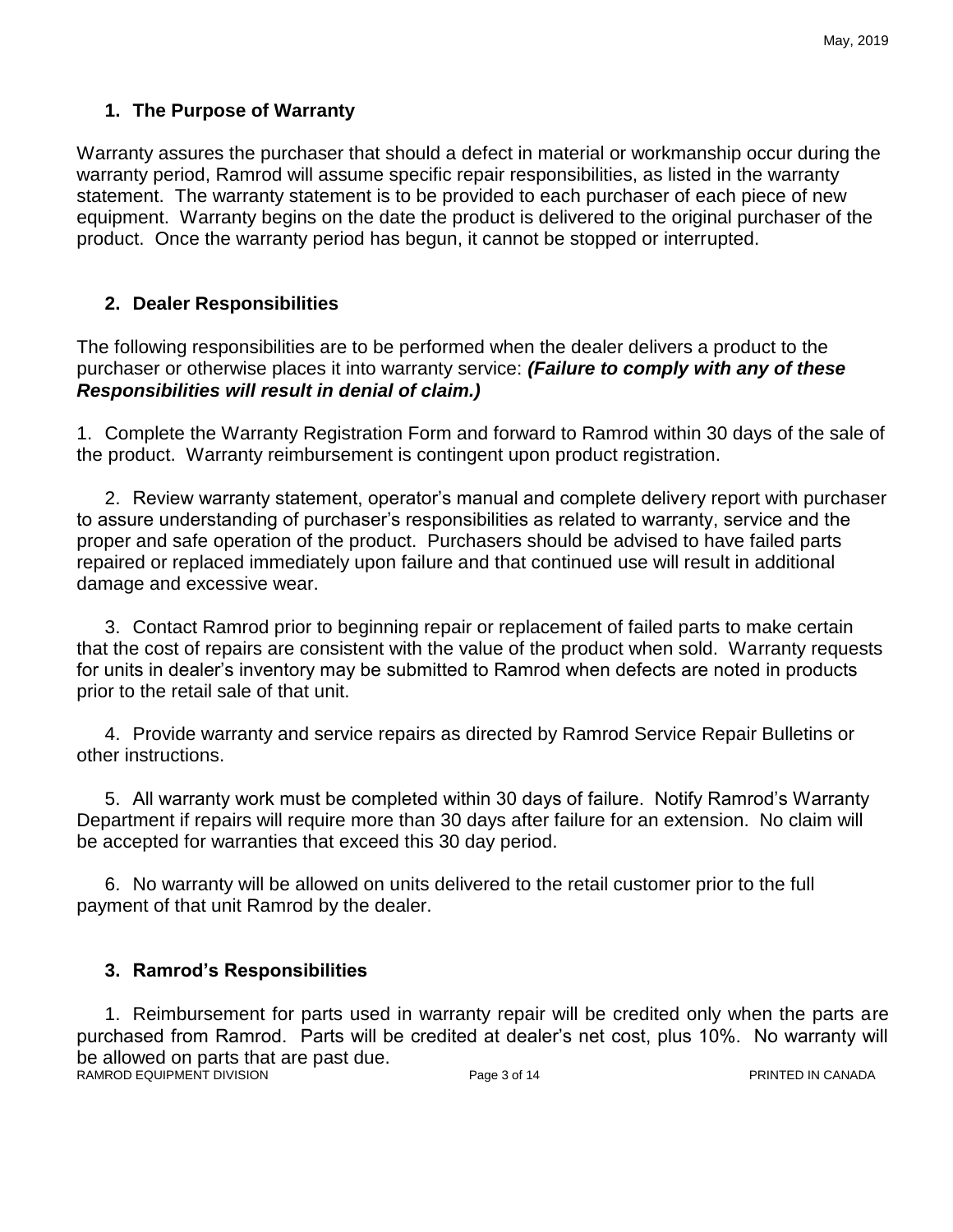2. Dealer should use parts from their parts inventory first. In the event that parts must be shipped from Ramrod, freight will be paid by the dealer and will be shipped by the most economical means to arrive in the shortest possible time. Air, Next Day Air, Priority and other special shipment methods requested by the dealer will be at customer's cost.

3. Warranty Labour Reimbursement for Labour expense to the dealer is made by payment of up to \$65 per shop hour or as regulated by state statutes. Repair times will be reviewed by Ramrod and may be adjusted to average repair time required by other dealer to make similar repairs. Labour is not paid on the warranty associated with repair parts purchased by the retail customer that are used on a product that is not currently in warranty time frame.

4. Reimbursements for repairs made by outside sources (not dealer personnel) will be made for those services deemed necessary for the resolution of the warranty by Ramrod's Warranty Department. Outside repair invoices must have prior approval from Ramrod's Service Department and must be attached to the warranty claim after approval.

#### **4. Other Warranty Provisions**

The following guidelines are to be followed when performing warranty repairs:

1. In all cases, the most economical repair should be performed unless otherwise directed. Credit will not be allowed for assemblies, or groups, if it is practical to make the repair with individual parts. In some cases, the assembly, or group price may be less that the total of the parts and labour required to complete the repair. In those cases, an assembly, or group, may be used.

2. Only those parts provided by Ramrod are covered under Warranty. The use of parts from other sources will not be eligible for warranty consideration.

3. All parts removed during warranty repair should be held for a period of 60 days after the warranty claim has been submitted to Ramrod or until:

a) Their return is requested by Ramrod, or

b) Parts are inspected by the District Manager or an Authorized Ramrod Representative, at which time they must be scrapped.

c) Warranty credit is received at which time they must be scrapped.

Parts awaiting disposition should be clearly tagged with the following information:

a) Warranty Claim Number

- b) Part Number
- c) Defect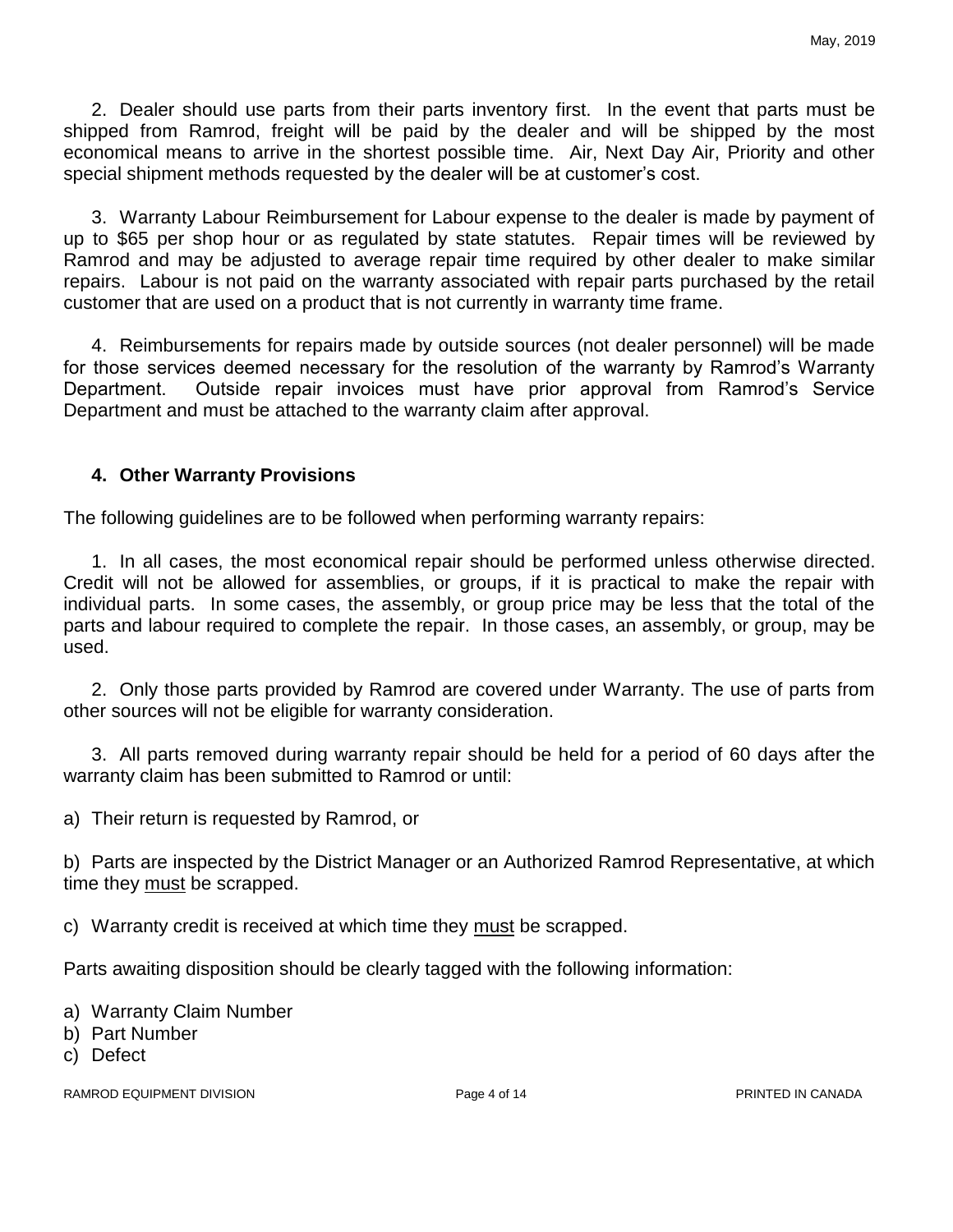When the return of parts is requested, the following procedure is to be followed:

- a) Ensure that the parts are tagged properly and properly packaged.
- b) Ensure that the warranty claim (yellow copy) is enclosed as a packing slip.
- c) Ship parts PREPAID to:

 **Ramrod Equipment Warranty Department \*Return Authorization No. 135 York Road East PO Box 5002 Yorkton, SK S3N 3Z4 Canada**

**\****This number will be supplied with the request to return parts and must be included in the shipping address*.

Failure to return parts within 60 days of the request will render the particular claim void.

All parts returned for warranty consideration without prior authorization, or without the Warranty Parts Evaluation Department's Return Authorization Number clearly marked on the package, shall be returned, unopened, freight collect, to the sender.

Any parts whose failure results in personal injury or property damage should be so tagged and the Ramrod Service Manager should be contacted immediately for instructions.

4. Ramrod reserves the right to deny or reverse any and all warranty claims for parts, labour, or miscellaneous charges when errors are found or warranty provisions are abused or fraudulent claims are submitted.

5. Warranty reimbursement is not possible:

a) If parts returned are not cleaned and properly identified, or if they are damaged in returned shipment.

b) When failure falls under the "limitations" as identified in the Warranty Statement.

c) When Ramrod has requested the return of certain parts, assemblies or information and has not received material within 30 days of date posted on return request.

d) On claims due to damage or shortage that are obviously the responsibility of dealer or the delivering carrier.

e) On entire claim when warranty policy and provisions are not followed.

All dealers will warranty their technician's work to the purchaser and will indemnify Ramrod for such claims.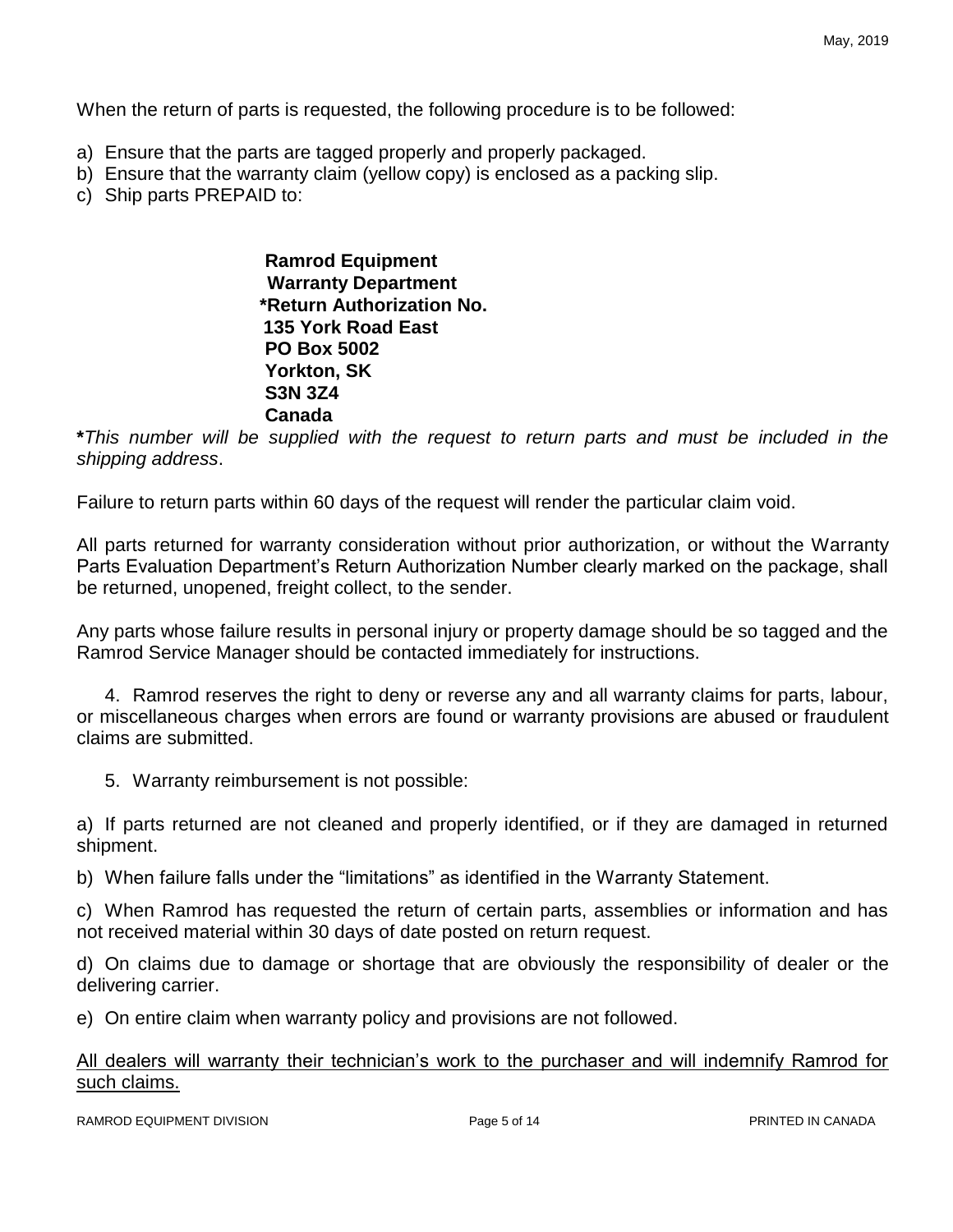#### **5. Service Bulletins**

Service bulletins will be issued when necessary to alert dealers of special repairs. Each Bulletin will give detailed directions and procedures to complete the service.

#### **6. Procedures For Completion Of Warranty Form**

1. Dealer number, name and address - *record number, name and address of dealership who has performed warranty repairs and requests reimbursement.*

2. Customer name, address and telephone number - *record name, address and telephone number of original purchaser of the warranted product.*

3. Purchase Date - *date when product was delivered to customer.*

- 4. Serial Number *record the serial number of the machine on which repairs were performed.*
- 5. Failure Date *record date when failure occurred.*
- 6. Model *record model name or number.*

7. Hours Used - *record number of hours the product was used prior to failure. If hour meter is not available please estimate hours as close as possible.*

8. Dealer Signature - *Signature of dealer, or dealer's representative, verifying repairs are complete.*

9. Parts Required - *record all service parts used to make necessary repairs. Include quantity, verifying repairs are complete.*

10.Labour Hours - *record time taken to perform repairs. (Repair time ONLY - Travel time is not allowed.)*

11.Labour Rate - *record your normal retail shop rate or the rate specified in Warranty Policy, whichever is less.*

12.Total Labour Amount - *multiply hours X rate to get total labour expense.*

13.Total Parts - *total list price of parts used.*

14.Dealer Comments - *please record a brief description of failure and probable cause.*

#### **7. Use of Photos**

Pictures should be attached to the dealer's claim when their inclusion will help identify the condition of the part being repaired or replaced, and thus assisting in approval of the claim. In many cases, the use of photos may eliminate the need to return parts for evaluation. Photos will not be returned unless specifically requested.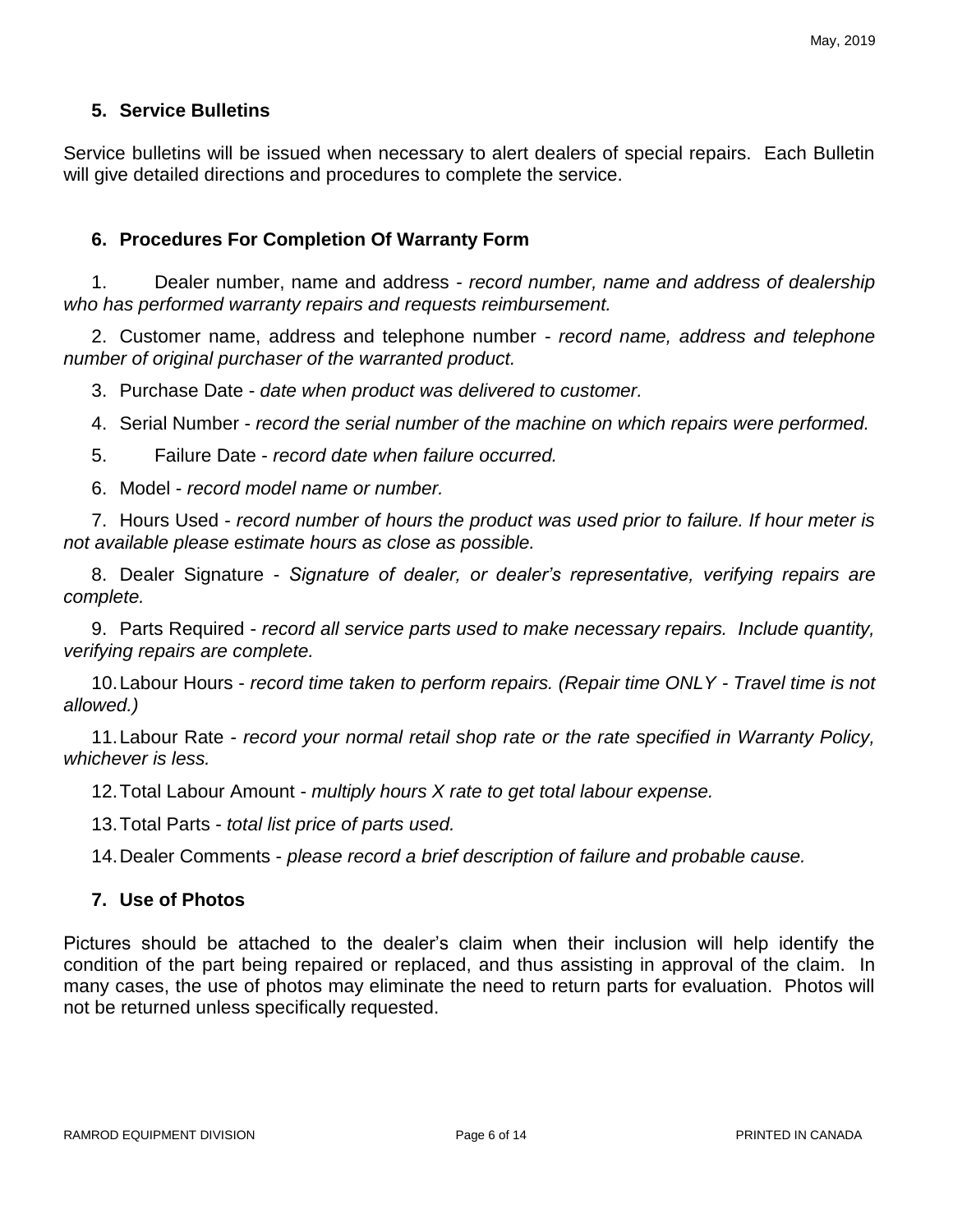#### **8. Delayed Warranty Repairs**

Warranty repairs should be scheduled and performed as soon as possible after notification of dealer and Ramrod. There may be circumstances that require the use of the product for a short period of time by the retail customer or the availability of repairs necessary to complete the repairs will require the work to extend past the 30 day period. In those cases, the dealer must notify Ramrod in writing of the extenuating circumstance and advise that the continued use of the product will not enlarge the warranty claim. These claims will then be processed as if the product is still within the warranty period.

#### **9. Denied Claims**

Dealers will be notified of a denied claim in writing that will state the reason for the denial. The dealer has the right to appeal this claim and must do so within 30 days of notification of denial. If there has been no appeal within the 30 day period the claim will be considered closed.

#### **10. Engine Warranty And Registration**

The engines installed in Ramrod equipment are not warranted by Ramrod equipment. Please review the Engine Manufacturer's Warranty for the unit in question.

#### **11. Hydraulic Warranty**

Hydraulic components supplied by and used on Ramrod Equipment, but not of Ramrod products' manufacturing are limited to the warranty, if any, extended by the original manufacturer. However, Ramrod Equipment will provide such information as is required and available to facilitate the users claim to such manufacturer.

#### **12. Spare Parts Warranty**

Spare parts supplied by Ramrod Equipment for use on Ramrod Mini Skids are warranted for a period of ninety (90) days or the remainder of the Mini Skids warranty whichever is greater.

This warranty applies only to new, unused parts installed by an authorized Ramrod Dealer. When applying for spare parts warranty, attach proof of the purchase with the warranty claim.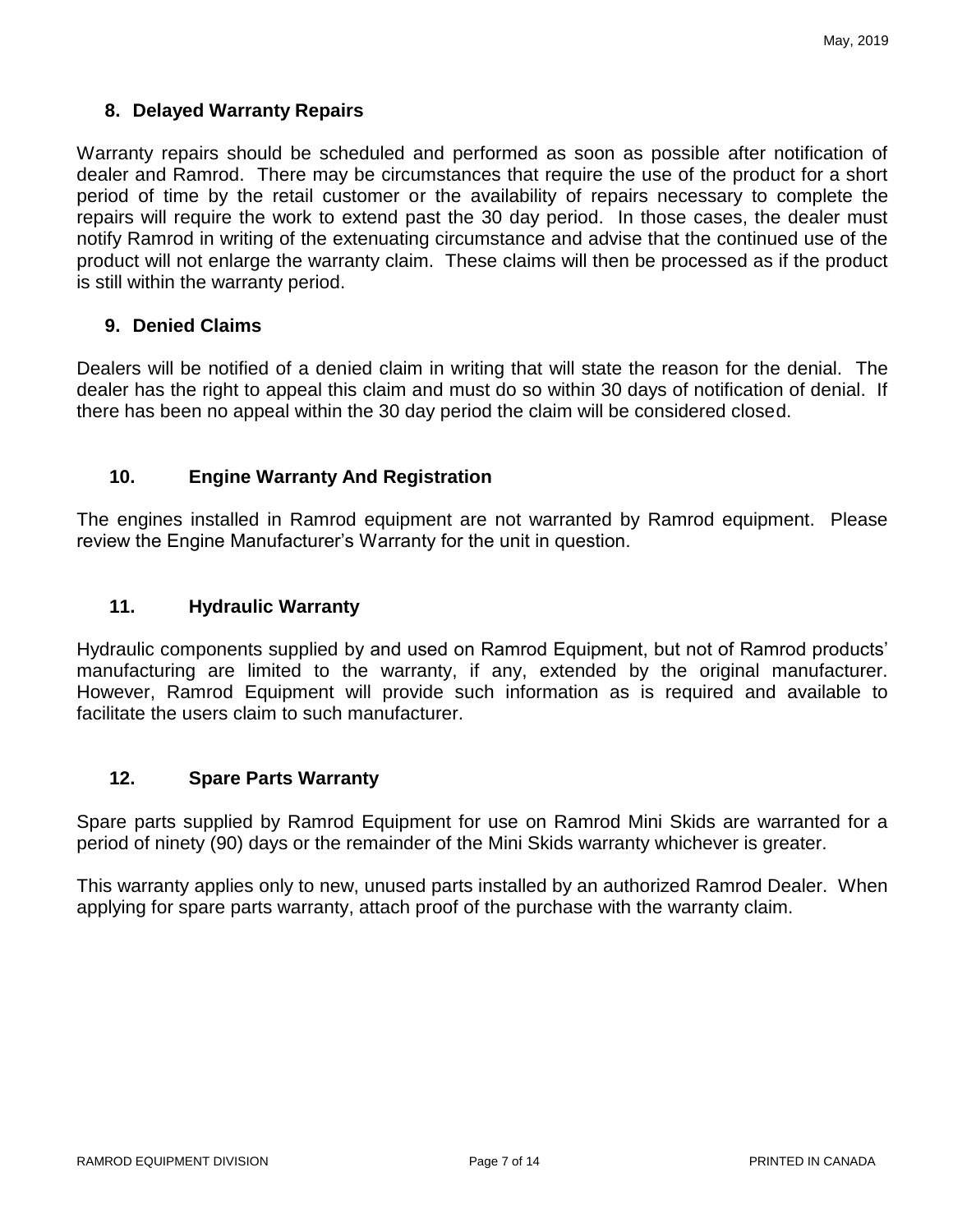### **13. Pre-Delivery Inspection**

When a machine is delivered, goes into rental, or is used as a demonstrator, a PRE-DELIVERY INSPECTION must be performed on each unit. A PRE-DELIVERY INSPECTION FORM is shipped with each new loader to aid in the service. Upon completion of the PRE-DELIVERY INSPECTION, the first copy of the form is to be returned to Ramrod Equipment, to the attention of the Service Department. Warranty claims will not be accepted for any delivered, rental or demonstration machines unless the PRE-DELIVERY INSPECTION report is on file.

# **RAMROD MINI-SKID LOADER DEALER PRE-DELIVERY INSPECTION AND SERVICE REPORT**

|                                                                        | <u>ITEM</u> <b>ITEM</b> | <b>REMARKS</b>         |  |
|------------------------------------------------------------------------|-------------------------|------------------------|--|
| 1. ( ) Check engine oil level.                                         |                         |                        |  |
| 2. ( ) Check hydraulic oil level.                                      |                         |                        |  |
| 3. ( ) Check battery fluid level & connect<br>cables.                  |                         |                        |  |
| 4. ( ) Check air cleaner.                                              |                         |                        |  |
| 5. () Grease/lubricate attachment pivot<br>points.                     |                         |                        |  |
| 6. () Check all wheel bolts for tightness (80-90 ft. lb. torque).      |                         |                        |  |
| 7. () Check tire pressure if applicable.                               |                         |                        |  |
| 8. () Check drive chain adjustment if<br>applicable.                   |                         |                        |  |
| 9. () Check for loose or missing bolts,<br>nuts, and cotter pins, etc. |                         |                        |  |
| 10.() Visually inspect all hydraulic<br>connectors for leaks.          |                         |                        |  |
| Inspection Performed By:__________________                             |                         | <b>Title/Position:</b> |  |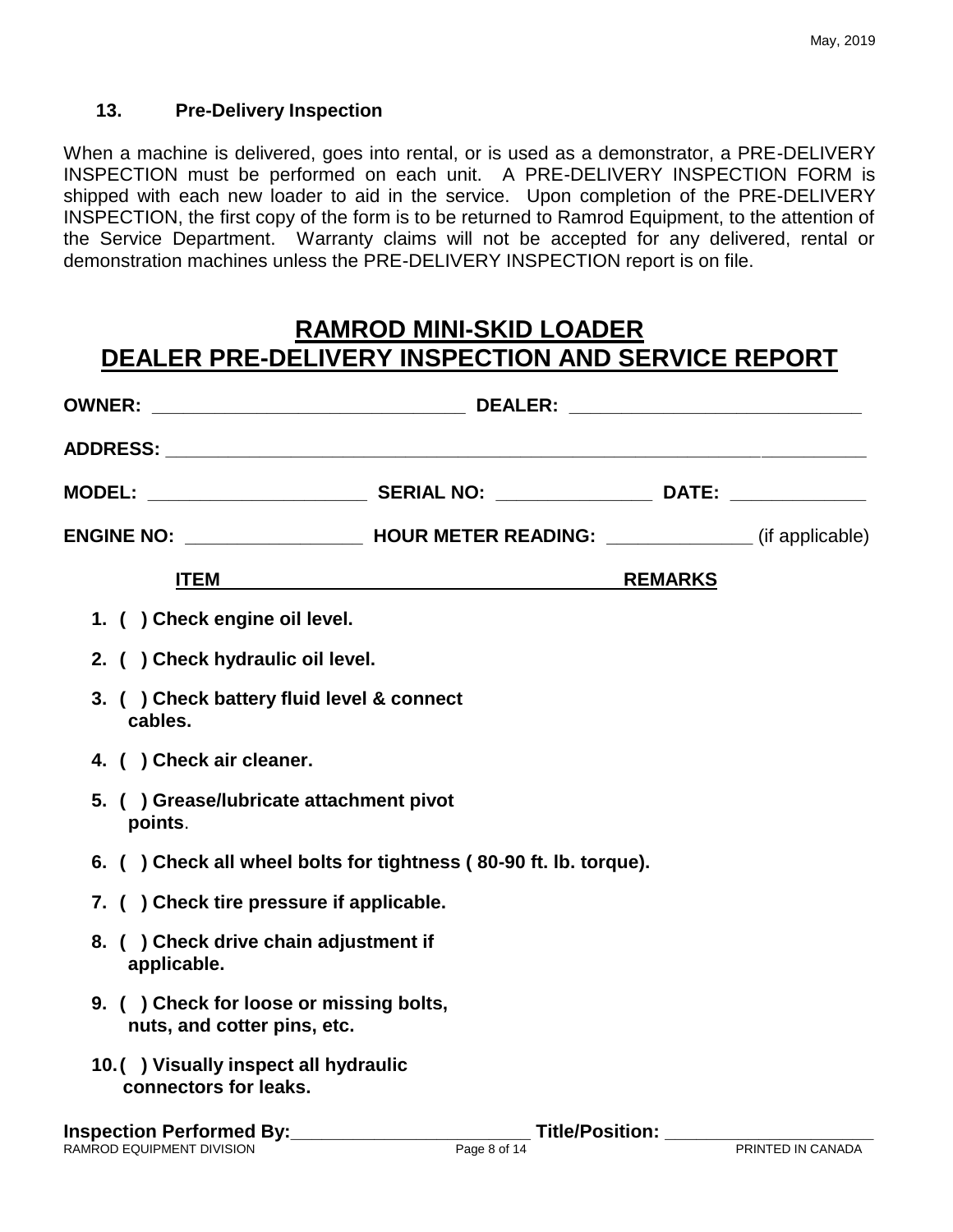#### **14. Flat Rates**

Flat Rate Times have been prepared for use filing warranty claims, estimating repair times, and for assisting in measuring shop efficiency.

Times listed take into consideration, diagnostic time, cleaning of the area or component to be serviced, access time, i.e. Shield removal and reinstallation, as well as preparing the proper tools for the service to be performed.

#### Definition of Terms

- R & R To remove and reinstall the same part or a new part for replacement.
- Adjust To make adjustment using necessary tools/instruments to restore to the normal operation condition.
- Check To check part, as necessary, for an functional defects visually or with measuring instruments.
- Change To replace lubricants and coolant.

| <b>FLAT RATE CHART</b><br>(HOURS)                     | <b>Series</b><br>550/750 | <b>Series</b><br>800 | <b>Series</b><br>900/910 | <b>Series</b><br>905/915 | <b>Series</b><br>950 | <b>Series</b><br>1150 |
|-------------------------------------------------------|--------------------------|----------------------|--------------------------|--------------------------|----------------------|-----------------------|
| <b>WHEEL MOTORS</b>                                   |                          |                      |                          |                          |                      |                       |
| R & R Rear Wheel Motor (each)                         | 2.5                      | 1.5                  | 2.5                      | 2.5                      | 1.5                  | 1.5                   |
| R & R Front Wheel Motor (1)                           | N/A                      | N/A                  | N/A                      | N/A                      | N/A                  | N/A                   |
| R & R Motor Mount                                     | N/A                      | 1.8                  | N/A                      | 0.5                      | 1.8                  | 1.8                   |
| <b>HYDROSTATIC DRIVE LINES</b>                        |                          |                      |                          |                          |                      |                       |
| R & R High Press Line/Fitting                         | 0.5                      | N/A                  | 0.5                      | 0.5                      | 0.3                  | 0.3                   |
| R & R Drain Line/Fitting                              | 0.5                      | N/A                  | 0.5                      | 0.5                      | 0.3                  | 0.3                   |
| R & R Suction Line                                    | 0.5                      | 1.0                  | 0.5                      | 1.0                      | 1.0                  | 1.0                   |
| R & R (1) Pump to Main Valve<br><b>Hydraulic Hose</b> | 0.3                      | 0.3                  | 0.3                      | 0.4                      | 0.3                  | 0.3                   |
| R & R Main Valve Hydraulic<br><b>Steel Hose</b>       | N/A                      | 0.3                  | N/A                      | N/A                      | 0.3                  | 0.3                   |
| <b>HYDRAULIC GEAR PUMP</b>                            |                          |                      |                          |                          |                      |                       |
| <b>Test Gear Pump Flow</b>                            | 0.5                      | 0.5                  | 0.5                      | 0.5                      | 0.5                  | 0.5                   |
| R & R Gear Pump                                       | 0.5                      | 1.5                  | 0.8                      | 2.0                      | 1.5                  | 1.5                   |
|                                                       |                          |                      |                          |                          |                      |                       |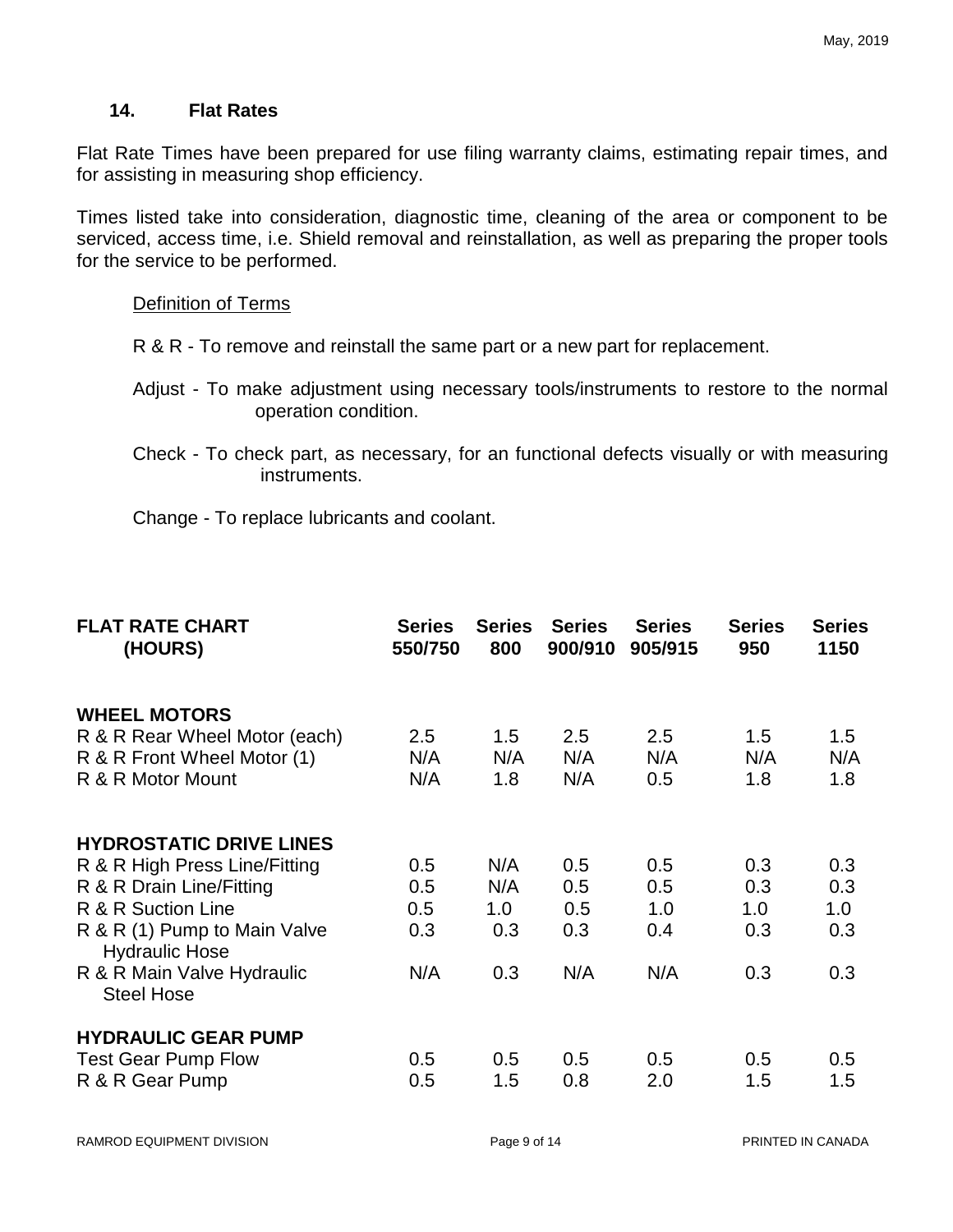| <b>FLAT RATE CHART</b><br>(HOURS)                       | <b>Series</b><br>550/750 | <b>Series</b><br>800 | <b>Series</b><br>900/910 | <b>Series</b><br>905/915 | <b>Series</b><br>950 | <b>Series</b><br>1150 |
|---------------------------------------------------------|--------------------------|----------------------|--------------------------|--------------------------|----------------------|-----------------------|
| <b>CONTROL VALVE</b>                                    |                          |                      |                          |                          |                      |                       |
| Test/Adj. Control Valve Pressure                        | 0.3                      | 0.3                  | 0.3                      | 0.3                      | 0.3                  | 0.3                   |
| R & R Control Valve                                     | 1.0                      | 2.0                  | 1.5                      | 1.8                      | 2.3                  | 2.3                   |
| Control Valve Repair (Seal Kit)                         | 0.8                      | 0.8                  | 0.8                      | 0.8                      | 0.8                  | 0.8                   |
| R & R Actuator Lever                                    | 0.2                      | 0.2                  | 0.2                      | 0.2                      | 0.2                  | 0.2                   |
| <b>SPEED CONTROL VALVE</b>                              |                          |                      |                          |                          |                      |                       |
| R & R Valve (Speed Control)                             | N/A                      | N/A                  | 0.8                      | 0.8                      | N/A                  | N/A                   |
| Replace Seals in 6 Way Valve                            | N/A                      | N/A                  | 0.3                      | 0.3                      | N/A                  | N/A                   |
| <b>HYDRAULIC BOOM CIRCUIT</b>                           |                          |                      |                          |                          |                      |                       |
| R & R Lift Cylinder                                     | 0.5                      | 0.5                  | 0.5                      | 0.3                      | 0.3                  | 0.3                   |
| R & R Hydraulic Hose/Fitting                            | 0.4                      | 0.3                  | 0.5                      | 0.5                      | 0.3                  | 0.3                   |
| <b>HYDRAULIC BUCKET TILT CIRCUIT</b>                    |                          |                      |                          |                          |                      |                       |
| R & R Bucket Tilt Cylinder                              | 0.5                      | 0.5                  | 0.5                      | 0.5                      | 0.5                  | 0.5                   |
| R & R Hydraulic Hose/Fitting                            | 0.4                      | 0.5                  | 0.4                      | 0.5                      | 0.5                  | 0.5                   |
| <b>AUXILIARY HYDRAULIC CIRCUIT</b>                      |                          |                      |                          |                          |                      |                       |
| R & R Hydraulic Hose/Fitting                            | N/A                      | N/A                  | 0.5                      | N/A                      | N/A                  | N/A                   |
| R & R Quick-Connect Coupling                            | 0.3                      | 0.3                  | 0.3                      | 0.3                      | 0.3                  | 0.3                   |
| R & R Front Auxiliary Valve                             | N/A                      | N/A                  | 1.5                      | N/A                      | N/A                  | N/A                   |
| <b>HYDRAULIC OIL COOLER</b>                             |                          |                      |                          |                          |                      |                       |
| R & R Hyd. Oil Cooler (if equipped)                     | 0.3                      | 0.5                  | 0.3                      | 0.5                      | 0.5                  | 0.5                   |
| <b>HYDRAULIC OIL FILTER</b>                             |                          |                      |                          |                          |                      |                       |
| R & R Hydraulic Oil Filter                              | 0.3                      | 0.3                  | 0.3                      | 0.3                      | 0.3                  | 0.3                   |
| <b>HYDRAULIC OIL TANK</b>                               |                          |                      |                          |                          |                      |                       |
| R & R Side Tank                                         | N/A                      | 0.6                  | N/A                      | N/A                      | 0.6                  | 0.6                   |
| R & R Level Senders                                     | N/A                      | 0.4                  | N/A                      | 0.4                      | 0.4                  | 0.4                   |
| R & R Front Oil Tank                                    | 2.0                      | 3.0                  | 2.5                      | N/A                      | 3.0                  | 3.0                   |
| R & R Hydraulic Oil Strainer                            | 0.4                      | 0.4                  | 0.4                      | 0.4                      | 0.4                  | 0.4                   |
| <b>FUEL TANK</b><br>R & R Fuel Tank                     |                          |                      |                          |                          |                      |                       |
|                                                         | 0.4                      | 0.6                  | 0.4                      | N/A                      | 0.6                  | 0.6                   |
| R & R Fuel Level Sender                                 | N/A                      | 0.4                  | N/A                      | 0.4                      | 0.4                  | 0.4                   |
| R & R Fuel Tank Shut Off                                | 0.3                      | 0.3                  | 0.3                      | 0.3                      | 0.3                  | 0.3                   |
| <b>AXLE ASSEMBLY</b>                                    |                          |                      |                          |                          |                      |                       |
| R & R Axle Assembly                                     | 1.5                      | 2.0                  | 1.5                      | 1.5                      |                      | 1.5                   |
| (includes Seal, Sprocket & Bearings)<br>R & R Rear Axle | N/A                      | 0.4                  | N/A                      | 0.4                      | 1.5<br>0.4           | 0.4                   |
| R & R Axle to Axle Drive Chain                          | N/A                      | 0.4                  | N/A                      | 0.4                      | 0.4                  | 0.4                   |
| RAMROD EQUIPMENT DIVISION                               |                          | Page 10 of 14        |                          |                          |                      | PRINTED IN CANADA     |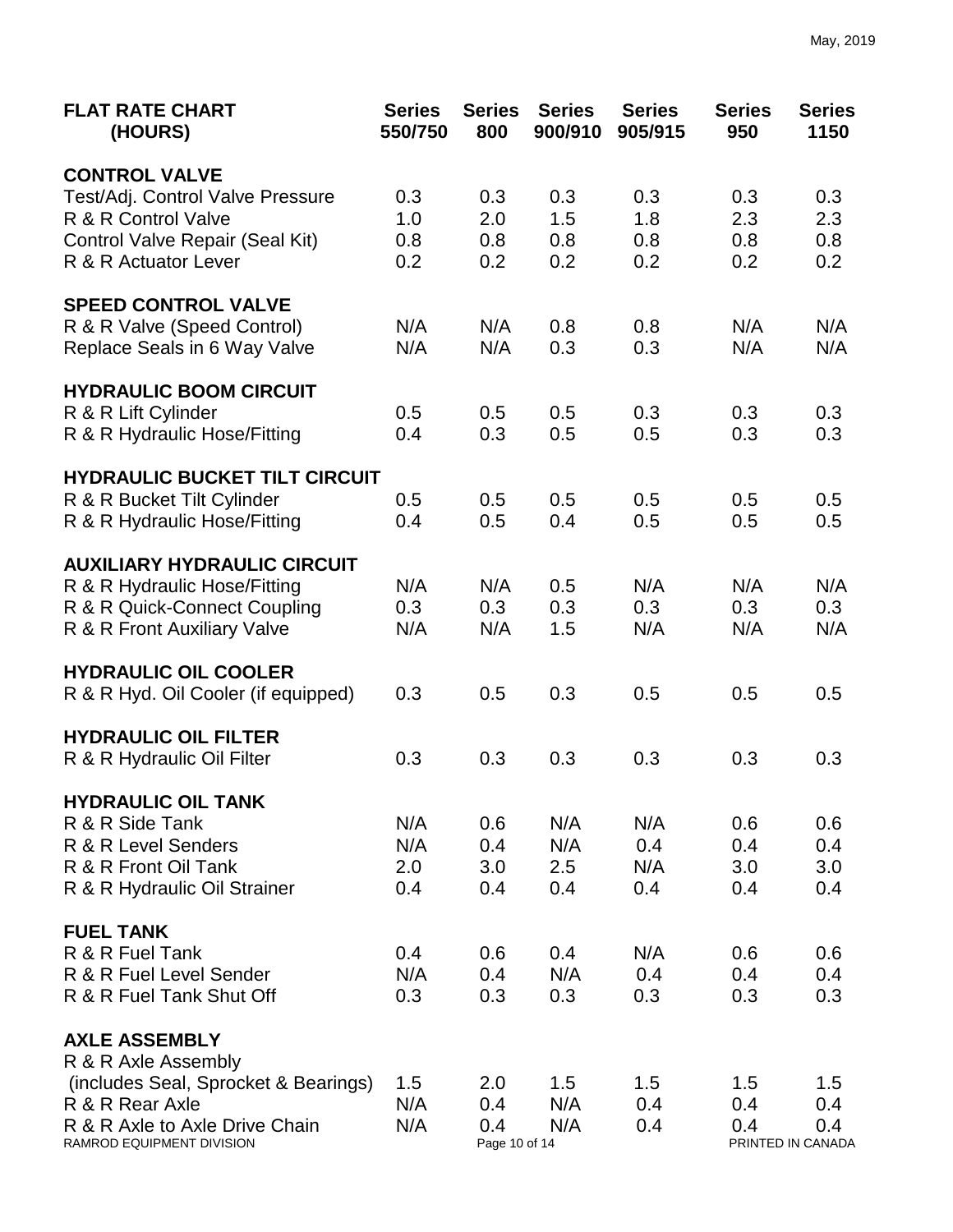| <b>FLAT RATE CHART</b><br>(HOURS) | <b>Series</b><br>550/750 | <b>Series</b><br>800 | <b>Series</b><br>900/910 | <b>Series</b><br>905/915 | <b>Series</b><br>950 | <b>Series</b><br>1150 |
|-----------------------------------|--------------------------|----------------------|--------------------------|--------------------------|----------------------|-----------------------|
| <b>CHAINS</b>                     |                          |                      |                          |                          |                      |                       |
| R & R Chains (complete; one side) | 0.4                      | 0.8                  | 0.4                      | 0.4                      | 0.8                  | 0.8                   |
| R & R Motor Drive Chain           | N/A                      | 0.4                  | N/A                      | N/A                      | 0.4                  | 0.4                   |
| R & R Axle To Axle Drive Chain    | N/A                      | 0.4                  | N/A                      | N/A                      | 0.4                  | 0.4                   |
| <b>WHEEL MOTOR SPROCKET</b>       |                          |                      |                          |                          |                      |                       |
| R & R Wheel Motor Sprocket Hub    | 1.0                      | N/A                  | 1.0                      | 1.0                      | N/A                  | N/A                   |
| R & R Front Drive Sprocket        | N/A                      | N/A                  | N/A                      | 1.0                      | N/A                  | N/A                   |
| <b>TRACK DRIVE ASSEMBLY</b>       |                          |                      |                          |                          |                      |                       |
| R & R Front Axle                  | N/A                      | N/A                  | 0.7                      | 0.7                      | N/A                  | 2.1                   |
| R & R Front Idler (one side)      | N/A                      | N/A                  | 0.6                      | 0.6                      | N/A                  | 0.6                   |
| R & R Drive Sprocket (one side)   | N/A                      | N/A                  | 0.6                      | 0.8                      | N/A                  | 0.6                   |
| R & R Rubber Track (one side)     | N/A                      | N/A                  | 0.8                      | 0.8                      | N/A                  | 0.8                   |
| R & R Track Rollers (one side)    | N/A                      | N/A                  | 0.4                      | 0.4                      | N/A                  | 0.4                   |
| R & R Track Tensioner (one side)  | N/A                      | N/A                  | 0.8                      | 0.6                      | N/A                  | 0.4                   |
| <b>Set Track Tension</b>          | N/A                      | N/A                  | 0.2                      | 0.2                      | N/A                  | 0.2                   |
| <b>GAUGES/SWITCHES</b>            |                          |                      |                          |                          |                      |                       |
| R & R Ignition Switch             | 0.5                      | N/A                  | 0.5                      | 0.5                      | N/A                  | N/A                   |
| R & R Hour Meter                  | 0.3                      | 0.3                  | 0.3                      | 0.3                      | 0.3                  | 0.3                   |
| R & R Warning Light               | N/A                      | 0.2                  | N/A                      | 0.2                      | 0.2                  | 0.2                   |
| <b>ELECTRICAL, OTHER</b>          |                          |                      |                          |                          |                      |                       |
| R & R Battery                     | 0.4                      | 0.3                  | 0.4                      | 0.4                      | 0.3                  | 0.3                   |
| R & R Positive Cable              | 0.3                      | 0.3                  | 0.3                      | 0.3                      | 0.3                  | 0.3                   |
| R & R Negative Cable              | 0.3                      | 0.3                  | 0.3                      | 0.3                      | 0.3                  | 0.3                   |
| R & R Wiring Harness              | 0.3                      | 0.7                  | 0.3                      | 0.5                      | 0.7                  | 0.7                   |
| <b>QUICK ATTACH</b>               |                          |                      |                          |                          |                      |                       |
| R & R Quick-Tach                  | 0.5                      | 0.5                  | 0.5                      | 0.5                      | 0.5                  | 0.5                   |
| R & R Self Leveling Link          | 0.4                      | 0.4                  | 0.4                      | 0.4                      | 0.4                  | 0.4                   |
| R & R All Connex Bushings         | 1.3                      | 1.3                  | 1.3                      | 1.3                      | 1.3                  | 1.3                   |
| R & R Quick Attach Pin            | 0.2                      | 0.2                  | 0.2                      | 0.2                      | 0.2                  | 0.2                   |
| <b>BOOM ARMS</b>                  |                          |                      |                          |                          |                      |                       |
| R & R Boom Arms                   | 0.8                      | 1.0                  | 0.8                      | 1.0                      | 1.0                  | 1.0                   |
| R & R Tilt Arm Assembly Pin       | 0.5                      | 0.3                  | 0.5                      | 0.3                      | 0.3                  | 0.3                   |
| R & R Lift Arm Assembly Pin       | 0.5                      | 0.3                  | 0.5                      | 0.3                      | 0.3                  | 0.3                   |
| R & R Connex Bushing Lift Arm     | 0.7                      | 0.6                  | 0.7                      | 0.7                      | 0.6                  | 0.6                   |
| R & R Connex Bushings Tilt Arm    | 0.7                      | 0.6                  | 0.7                      | 0.7                      | 0.6                  | 0.6                   |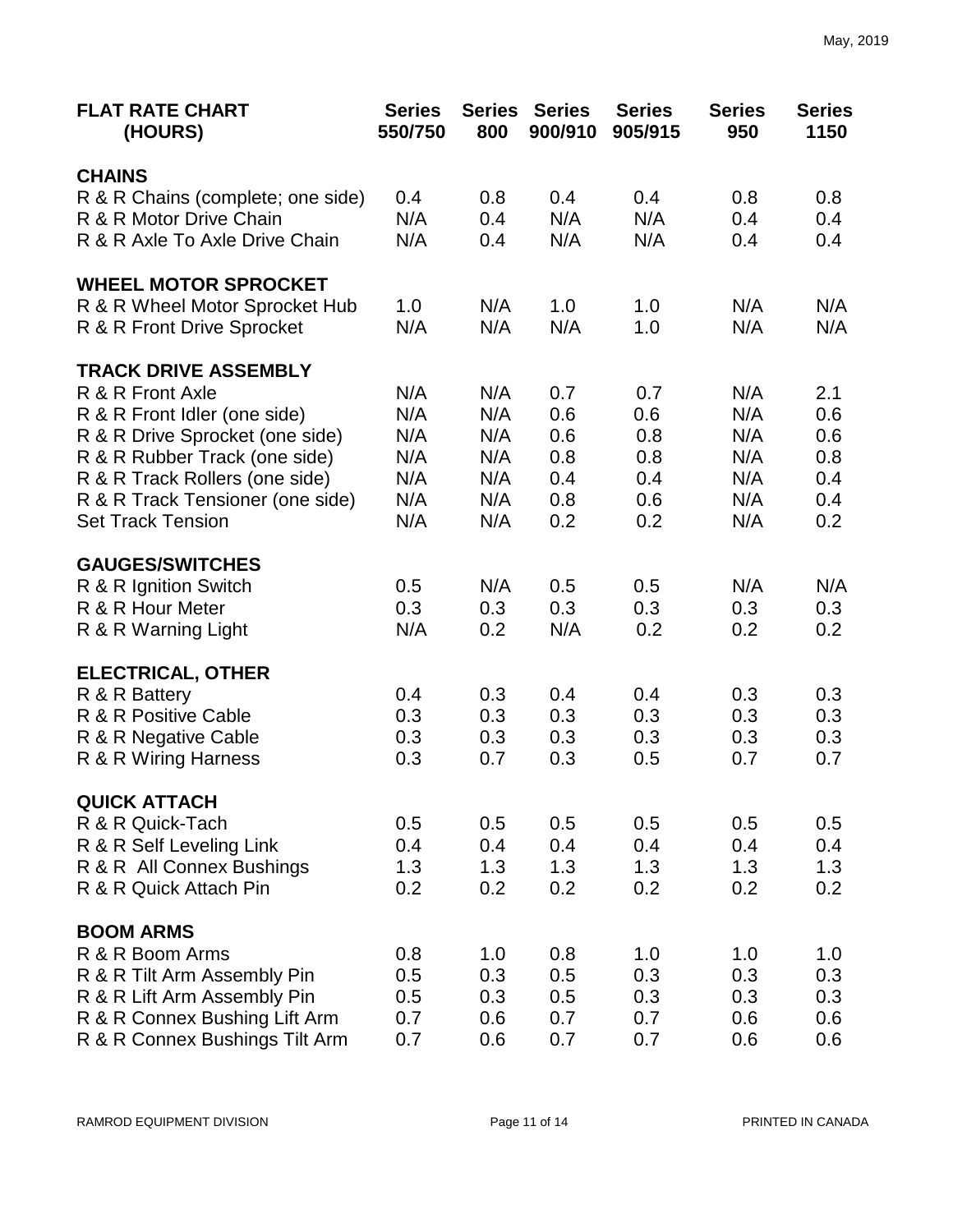| <b>FLAT RATE CHART</b><br>(HOURS)   | <b>Series</b><br>550/750 | <b>Series</b><br>800 | <b>Series</b><br>900/910 | <b>Series</b><br>905/915 | <b>Series</b><br>950 | <b>Series</b><br>1150 |
|-------------------------------------|--------------------------|----------------------|--------------------------|--------------------------|----------------------|-----------------------|
| <b>ENGINE</b>                       |                          |                      |                          |                          |                      |                       |
| R & R Engine                        | 2.0                      | 2.5                  | 2.0                      | 2.0                      | 2.5                  | 2.5                   |
| R & R Engine Love Joy Spider        | 2.4                      | 2.9                  | 2.4                      | 3.0                      | 2.9                  | 2.9                   |
| R & R Engine Fuel Filter            | 0.2                      | 0.2                  | 0.2                      | 0.2                      | 0.2                  | 0.2                   |
| R & R Engine Muffler                | 0.3                      | 0.7                  | 0.3                      | 0.5                      | 0.7                  | 0.7                   |
| R & R Pump Coupler Mount            | 2.6                      | 3.1                  | 2.6                      | 2.8                      | 3.1                  | 3.1                   |
| R & R Hyd Pump on Diesel Engine     | N/A                      | N/A                  | 0.8                      | N/A                      | 2.5                  | 2.5                   |
| R & R Hyd Pump Drive Belt Tensioner | N/A                      | N/A                  | N/A                      | N/A                      | 0.4                  | 0.4                   |
| R & R Hyd Pump Drive Pulley         | N/A                      | N/A                  | N/A                      | N/A                      | 0.8                  | 0.8                   |
| R & R Engine Pulley                 | N/A                      | N/A                  | N/A                      | N/A                      | 0.6                  | 0.6                   |
| R & R Engine Pulley Drive Shaft     | N/A                      | N/A                  | N/A                      | N/A                      | 4.0                  | 4.0                   |
| R & R Hyd Pump Drive Belts          | N/A                      | N/A                  | N/A                      | N/A                      | 0.4                  | 0.4                   |
| R & R Diesel Exhaust Adaptor        | N/A                      | N/A                  | N/A                      | N/A                      | 0.6                  | 0.6                   |
| R & R Diesel Muffler                | N/A                      | N/A                  | 0.3                      | 0.3                      | 0.3                  | 0.3                   |
| <b>Frame</b>                        |                          |                      |                          |                          |                      |                       |
| R & R Side Panels                   | N/A                      | 0.2                  | N/A                      | 0.2                      | 0.2                  | 0.2                   |
| R & R Main Valve Cover Plate        | 0.2                      | 0.2                  | 0.2                      | 0.2                      | 0.2                  | 0.2                   |
| R & R Front Plastic Cover Plate     | 0.2                      | N/A                  | 0.2                      | N/A                      | N/A                  | N/A                   |
| R & R Aux. Mount Plate              | N/A                      | N/A                  | 0.4                      | N/A                      | N/A                  | N/A                   |
| R & R Bottom Skid Plate             | 0.2                      | 0.2                  | 0.2                      | 0.2                      | 0.2                  | 0.2                   |
| R & R Front Chain Cover Plates      | N/A                      | 0.2                  | N/A                      | N/A                      | 0.2                  | 0.2                   |
| R & R Dash Assembly                 | N/A                      | 0.4                  | N/A                      | 0.4                      | 0.4                  | 0.4                   |
| <b>MISCELLANEOUS OTHER</b>          |                          |                      |                          |                          |                      |                       |
| <b>R &amp; R Tire (1)</b>           | 0.3                      | 0.3                  | 0.3                      | 0.3                      | 0.3                  | 0.3                   |
| R & R Head light (1)                | 0.2                      | 0.2                  | 0.2                      | 0.2                      | 0.2                  | 0.2                   |
| <b>ATTACHMENTS:</b>                 |                          |                      |                          |                          |                      |                       |
| <b>High Reach Rollover Bucket</b>   |                          |                      |                          |                          |                      |                       |
| R & R Hydraulic Hose                | 0.3                      |                      |                          |                          |                      |                       |
| R & R Hydraulic Cylinder            | 0.4                      |                      |                          |                          |                      |                       |
| <b>Multi Purpose Bucket</b>         |                          |                      |                          |                          |                      |                       |
| R & R Hydraulic Hose                | 0.3                      |                      |                          |                          |                      |                       |
| R & R Hydraulic Cylinder (1)        | 0.4                      |                      |                          |                          |                      |                       |
| <b>Auger Power Drive Unit</b>       |                          |                      |                          |                          |                      |                       |
| R & R Hydraulic Hose                | 0.3                      |                      |                          |                          |                      |                       |

R & R Hydraulic Drive Motor 0.5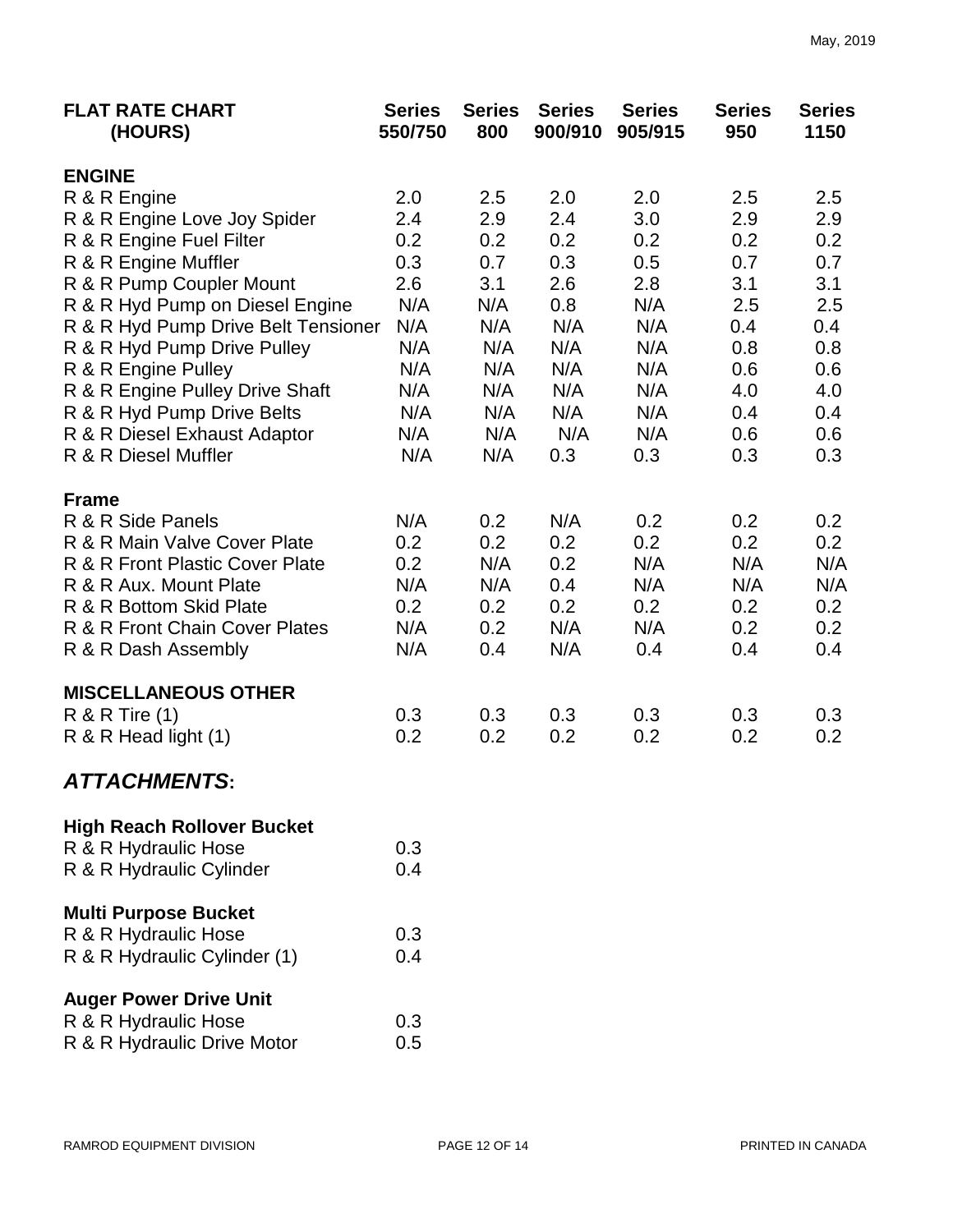| Backhoes BH 78 & BH 98<br>R & R Outrigger Pins (one side)<br>R & R Main Boom Pins<br>R & R Dipper Boom Pins<br>R & R Bucket Tilt Pins<br>R & R Dipper Hydraulic Cylinder<br>R & R Main Boom Hydraulic Cylinder<br>R & R Hydraulic Hose | 0.2<br>0.3<br>0.3<br>0.2<br>0.4<br>0.4<br>0.3 |
|----------------------------------------------------------------------------------------------------------------------------------------------------------------------------------------------------------------------------------------|-----------------------------------------------|
| <b>Broom</b><br>R & R Hydraulic Hose<br>R & R Hydraulic Drive Motor                                                                                                                                                                    | 0.3<br>0.5                                    |
| <b>Curb Mover</b><br>R & R Hydraulic Hose<br>R & R Hydraulic Cylinder                                                                                                                                                                  | 0.3<br>0.4                                    |
| <b>Dozer Blade</b><br>R & R Hydraulic Hose<br>R & R Hydraulic Cylinder                                                                                                                                                                 | 0.3<br>0.4                                    |
| <b>Grapples</b><br>R & R Hydraulic Hose<br>R & R Hydraulic Cylinder                                                                                                                                                                    | 0.3<br>0.4                                    |
| <b>Hydraulic Hammer</b><br>R & R Hydraulic Hose                                                                                                                                                                                        | 0.3                                           |
| <b>Loose Material handler</b><br>R & R Hydraulic Hose<br>R & R Hydraulic Cylinder                                                                                                                                                      | 0.3<br>0.4                                    |
| <b>Mini Dipper</b><br>R & R Hydraulic Hose<br>R & R Hydraulic Cylinder<br>R & R Bucket Pins                                                                                                                                            | 0.3<br>0.4<br>0.2                             |
| <b>Nursery Tongs</b><br>R & R Hydraulic Hose<br>R & R Hydraulic Cylinder                                                                                                                                                               | 0.3<br>0.4                                    |
| <b>Paving Stone Mover</b><br>R & R Hydraulic Hose<br>R & R Hydraulic Cylinder                                                                                                                                                          | 0.3<br>0.4                                    |